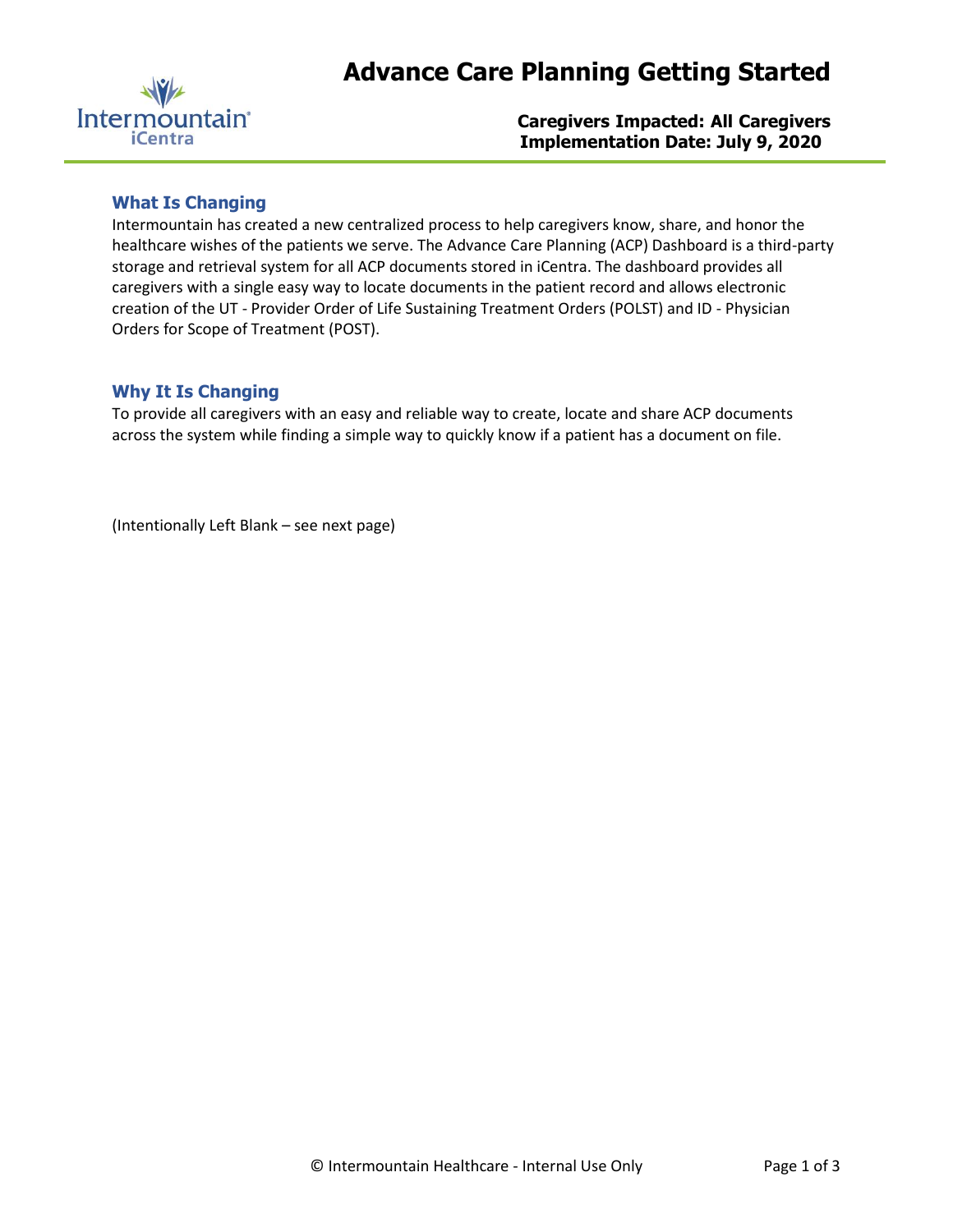# **Advance Care Planning Dashboard Layout**

|                                                                 |                 |                                                                     |                                                                                |                                                                                                              | XYTEST, VYNCADENISE - 980170898 Opened by CALL, CARIE ANN                                |                                                                                                                                                                                                                                        | $- 0 - 1$                                                                                                           |  |  |  |  |  |
|-----------------------------------------------------------------|-----------------|---------------------------------------------------------------------|--------------------------------------------------------------------------------|--------------------------------------------------------------------------------------------------------------|------------------------------------------------------------------------------------------|----------------------------------------------------------------------------------------------------------------------------------------------------------------------------------------------------------------------------------------|---------------------------------------------------------------------------------------------------------------------|--|--|--|--|--|
|                                                                 |                 | Task Edit View Patient Chart Links Notifications Navigation Help    |                                                                                |                                                                                                              |                                                                                          |                                                                                                                                                                                                                                        |                                                                                                                     |  |  |  |  |  |
|                                                                 |                 |                                                                     |                                                                                |                                                                                                              |                                                                                          | A Home <a>Message Center #% Physician Handoff #% Physician Handoff New &amp; Patient List #% COVID-19 Worklist ED Tracking List (Care Selection #% eResources #% Favorites Management #% MyExperience Perioperative Tracking #% Re</a> |                                                                                                                     |  |  |  |  |  |
|                                                                 |                 |                                                                     |                                                                                |                                                                                                              |                                                                                          | 「 Fear Off 通 Exit set Charges La Communicate + Hi Documents #Suspend E Calculator + Add + © Discern Reporting Portal P Charge Entry & Patient Pharmacy (@ Patient Education @ Medical Record Request Madelloc * When Sticky            |                                                                                                                     |  |  |  |  |  |
|                                                                 |                 |                                                                     |                                                                                |                                                                                                              |                                                                                          | ChiCentra Wiki @ Issues and Improvements Portal [7] DA2 [7] Opioid Prescribing Dashboard [7] Support [7] Lippincott Advisor [7] Lippincott Procedures @ UT DOPL Report @ COVID Powerplan Link   2 Centra Service Catalog @ Rec         |                                                                                                                     |  |  |  |  |  |
| <b>XYTEST, VYNCADENISE XI</b>                                   |                 |                                                                     |                                                                                |                                                                                                              |                                                                                          |                                                                                                                                                                                                                                        | Ust -<br>Recent -                                                                                                   |  |  |  |  |  |
| <b>XYTEST, VYNCADENISE</b><br>Allergies: Allergies Not Recorded |                 |                                                                     | Age:32 years<br>DOB:07/07/87<br>Sex:Female                                     | Dose Wt:<br><b>Code Status:</b><br>Isolation Type:Droplet/Contact, Reason: COVID19 OR Contact:: View Details | Loc:MK ICU: 2301: A<br>Attending:WARNER, MD. HOMER                                       | <b>ACP Present</b>                                                                                                                                                                                                                     | MyHealth: No<br>Inpatient FIN: 7380672263 [Admit Dt: 01/21/2020 14:51:35 MST Disch Dt: <no -="" di.<="" td=""></no> |  |  |  |  |  |
| Menu                                                            |                 | $\frac{1}{2}$<br>$\rightarrow$ $\rightarrow$                        | A Advance Care Planning                                                        |                                                                                                              |                                                                                          |                                                                                                                                                                                                                                        | [D] Full screen <b>CD</b> Print <a> 46 minutes ago</a>                                                              |  |  |  |  |  |
| Iospitalist Worldlow                                            |                 | 3<br>$m \equiv 1$<br>۰                                              | <b>ALC</b> 100%<br>$-1000$                                                     |                                                                                                              |                                                                                          |                                                                                                                                                                                                                                        |                                                                                                                     |  |  |  |  |  |
| Specialty Views 1                                               |                 | <b>Advance Care Planning</b><br>$\times$                            | ÷                                                                              |                                                                                                              |                                                                                          |                                                                                                                                                                                                                                        | 田 8 / 3.                                                                                                            |  |  |  |  |  |
| <b>Specialty Views 2</b>                                        |                 | <b>ACP Dashboard</b>                                                | <b>ACP Dashboard</b>                                                           | 6<br>5                                                                                                       |                                                                                          |                                                                                                                                                                                                                                        | $\circ$<br>9                                                                                                        |  |  |  |  |  |
| <b>MAR Summary</b>                                              |                 | Care Team                                                           |                                                                                | <b><i>IYNCADENISE XYTEST</i></b><br><b>Advance Care Planning</b>                                             |                                                                                          | Connect to mobile or cell<br><b>O</b> Report a problem                                                                                                                                                                                 | <b>CO</b> CARECALL<br>$\odot$                                                                                       |  |  |  |  |  |
| <b>Medication List</b>                                          | $#$ Add         | ACP Historical Documents (50)<br><b>Advance Care Planning Links</b> |                                                                                | DOB: Jul 07, 1987 (Female, 32 y/o)                                                                           |                                                                                          |                                                                                                                                                                                                                                        |                                                                                                                     |  |  |  |  |  |
| <b>Orders</b>                                                   | Add             | Home Medications (II)<br>Follow Up                                  | <b>ADVANCE CARE PLANNING DASHBOARD</b><br><b>Resume POLST</b><br>Discard POLST |                                                                                                              |                                                                                          |                                                                                                                                                                                                                                        |                                                                                                                     |  |  |  |  |  |
| <b>EKG</b>                                                      |                 | Create Note                                                         |                                                                                | Current POLST                                                                                                |                                                                                          |                                                                                                                                                                                                                                        | View POLST →                                                                                                        |  |  |  |  |  |
| <b>Results Review</b>                                           |                 | Advance Eliness Discussion<br>Newa                                  |                                                                                |                                                                                                              |                                                                                          |                                                                                                                                                                                                                                        |                                                                                                                     |  |  |  |  |  |
| Since Last Time                                                 |                 | Select Other Note                                                   |                                                                                | <b>Cardiopulmonary Resuscitation</b>                                                                         | <b>Medical Interventions</b>                                                             | <b>Artificially Administered Nutrition</b>                                                                                                                                                                                             |                                                                                                                     |  |  |  |  |  |
| Documentation                                                   | $+Add$          |                                                                     |                                                                                |                                                                                                              |                                                                                          | Ħ                                                                                                                                                                                                                                      |                                                                                                                     |  |  |  |  |  |
| HELP2                                                           |                 |                                                                     |                                                                                | <b>Attempt Resuscitation / CPR</b>                                                                           | <b>Full Treatment</b>                                                                    | No Artificial Nutrition by Tube                                                                                                                                                                                                        |                                                                                                                     |  |  |  |  |  |
| <b>Help2 Archived Notes &amp; Results</b>                       |                 |                                                                     |                                                                                |                                                                                                              |                                                                                          |                                                                                                                                                                                                                                        |                                                                                                                     |  |  |  |  |  |
| listories                                                       |                 |                                                                     |                                                                                | Data from: Intermountain Healthcare                                                                          |                                                                                          |                                                                                                                                                                                                                                        |                                                                                                                     |  |  |  |  |  |
| <b>Problem List</b>                                             |                 |                                                                     |                                                                                |                                                                                                              |                                                                                          |                                                                                                                                                                                                                                        |                                                                                                                     |  |  |  |  |  |
| <b>Advance Care Planning</b>                                    | 2               |                                                                     |                                                                                | <b>ALL DOCUMENTS</b>                                                                                         |                                                                                          |                                                                                                                                                                                                                                        |                                                                                                                     |  |  |  |  |  |
| <b>Allergies</b>                                                | de Add          |                                                                     |                                                                                |                                                                                                              |                                                                                          |                                                                                                                                                                                                                                        |                                                                                                                     |  |  |  |  |  |
| <b>Body Systems View</b>                                        |                 |                                                                     |                                                                                | 8                                                                                                            | <b>4 ACTME</b><br><b>CURRENT</b><br>Le non Fatco Di I                                    |                                                                                                                                                                                                                                        |                                                                                                                     |  |  |  |  |  |
| <b>Clinical Images</b>                                          | A <sub>dd</sub> |                                                                     |                                                                                |                                                                                                              |                                                                                          |                                                                                                                                                                                                                                        |                                                                                                                     |  |  |  |  |  |
| <b>Flowsheet</b>                                                |                 |                                                                     |                                                                                |                                                                                                              |                                                                                          |                                                                                                                                                                                                                                        |                                                                                                                     |  |  |  |  |  |
| Form Browser                                                    |                 |                                                                     |                                                                                |                                                                                                              |                                                                                          |                                                                                                                                                                                                                                        |                                                                                                                     |  |  |  |  |  |
| mmunization Schedule                                            |                 |                                                                     |                                                                                | <b>Resume POLST</b>                                                                                          |                                                                                          |                                                                                                                                                                                                                                        |                                                                                                                     |  |  |  |  |  |
| Interactive View and I&O                                        |                 |                                                                     |                                                                                | <b>Discard POLST</b>                                                                                         | Mary<br><b>Mar</b>                                                                       |                                                                                                                                                                                                                                        |                                                                                                                     |  |  |  |  |  |
| Lines/Tubes/Drains                                              |                 |                                                                     |                                                                                | <b>POLST</b>                                                                                                 | <b>Advance Directive</b><br>Ξ<br>Ξ<br>Signed date: 06/02/2020<br>Signed date: 03/19/2020 |                                                                                                                                                                                                                                        |                                                                                                                     |  |  |  |  |  |
| Millennium Lab Viewer                                           |                 |                                                                     |                                                                                |                                                                                                              | Data forest Intermo-<br>Data from: Intermountain H.                                      |                                                                                                                                                                                                                                        |                                                                                                                     |  |  |  |  |  |
| <b>Notes</b>                                                    | A <sub>dd</sub> |                                                                     |                                                                                | Resume POLST                                                                                                 |                                                                                          |                                                                                                                                                                                                                                        |                                                                                                                     |  |  |  |  |  |
| <b>Outside Records</b>                                          |                 |                                                                     |                                                                                |                                                                                                              |                                                                                          |                                                                                                                                                                                                                                        |                                                                                                                     |  |  |  |  |  |
|                                                                 |                 |                                                                     |                                                                                |                                                                                                              |                                                                                          |                                                                                                                                                                                                                                        | C351 CACCALL June 04, 2020 10:52 MDT                                                                                |  |  |  |  |  |

- 1. Banner Bar Advance Care Planning Document Indicator **Look Here First**
- 2. Advance Care Planning on Table of Contents
- 3. Advance Care Planning Mpage
- 4. Advance Care Planning Dashboard primary view that shows the summary of patient's advance care plan
- 5. Advance Care Planning Banner Bar shows patient demographics along with other helpful links
- 6. Advance Care Planning Home Link quick link to home dashboard view
- 7. Polst/Post Summary View Area displays actionable items, clicking on this area will open current Polst
	- a. Color coding is an indication of the patient's desired level of intervention in the specified treatment area. This pertains to ePOLST/POST only.
		- Green=Full interventions
		- Yellow=Limited interventions
		- Red=No interventions
- 8. All Documents Area shows all documents, grouped together depending on type, with the thumbnail for the active document being displayed.
- 9. "?" Quick link to Advance Care Planning iCentra Wiki